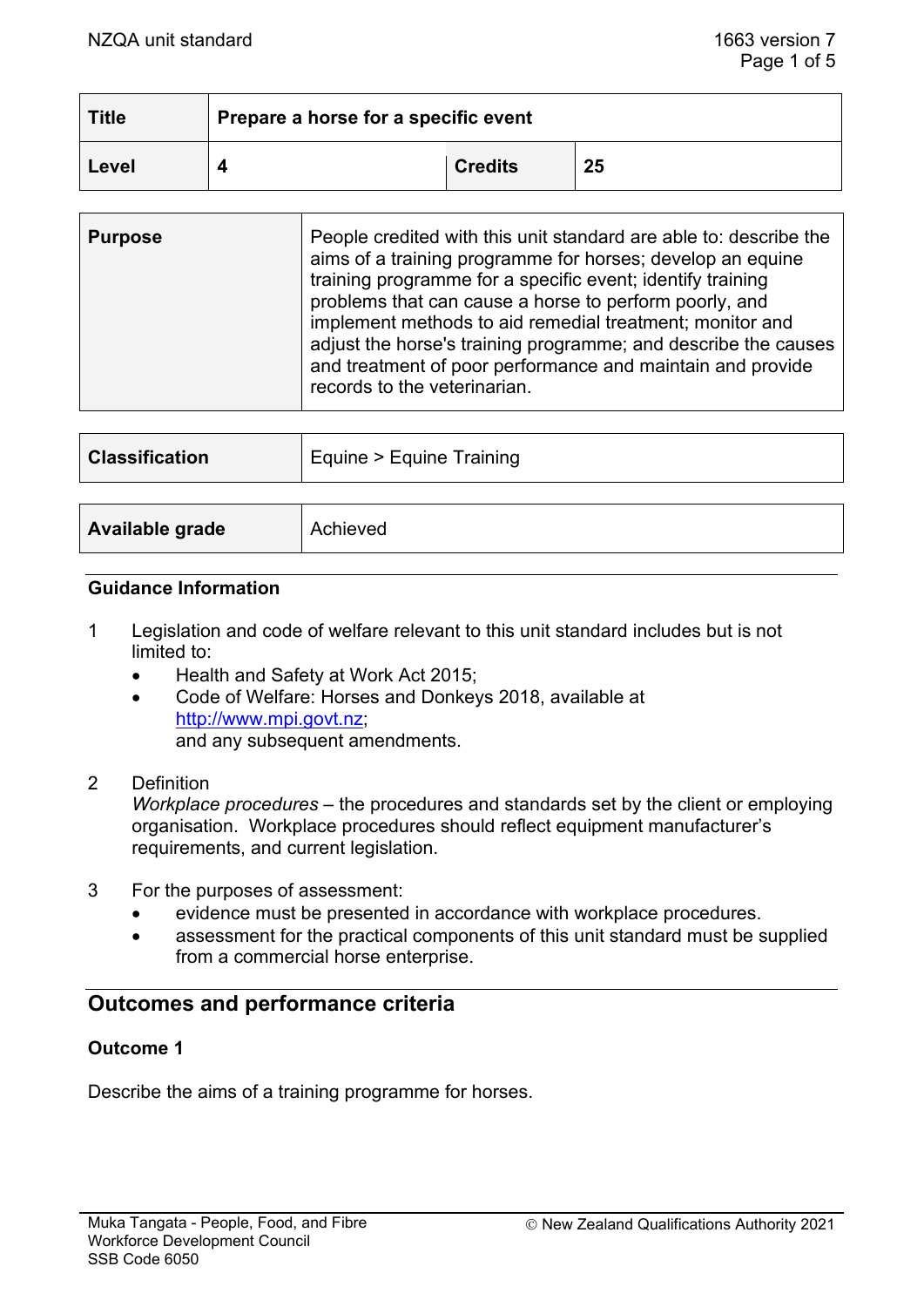## **Performance criteria**

1.1 Describe the reasons for training horses for specific events.

Range may include but is not limited to – develop horsemanship skills, develop mental attitude, simulate competition situation, develop and fine tune performance skills, increase response to stimuli, increase coordination; evidence of four is required.

1.2 Describe the methods for training and their effects on the horse's body and body systems.

> Range effects on – muscles, bone, tendon, ligaments, cardiovascular, respiratory; evidence of two methods is required.

1.3 Describe the causes, effects, and prevention of lactic acid build-up and how it can be managed in a training programme.

## **Outcome 2**

Develop an equine training programme for a specific event.

#### **Performance criteria**

- 2.1 Assess the present level of fitness or training of the horse in relation to the requirements for the target event.
- 2.2 Set and document training objectives.

Range training objectives – specify an end point; state conditions for achievement; are specific, precise, measurable, and observable.

- 2.3 Assess methods of training to determine their suitability for the individual horse.
	- Range may include but is not limited to traditional (preliminary, development, fast work), interval training, speed test, beach work, road work, track work; evidence of three is required.
- 2.4 Describe and incorporate the horse's psychological requirements within the training programme.
	- Range individual needs, routine, changes to routine, stabling and paddocking, handler.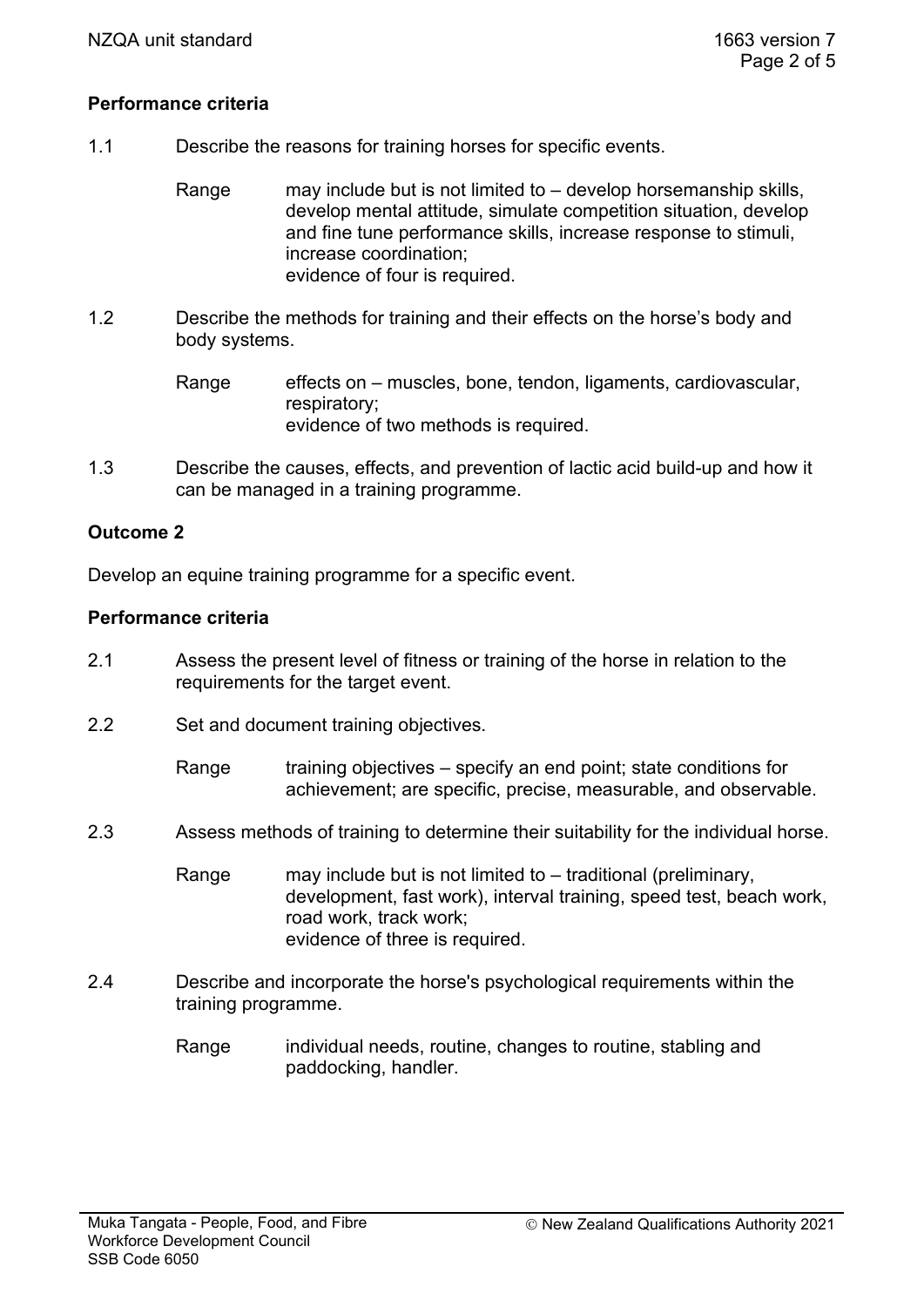- 2.5 Assess methods to enhance training in terms of their suitability for the programme.
	- Range may include but is not limited to swimming, treadmill, horse walker, massage, beach training; evidence of two is required.
- 2.6 Develop a balanced feeding programme to meet the horse's nutritional and individual requirements and in accordance with the stage of training.

## **Outcome 3**

Identify training problems that can cause a horse to perform poorly, and implement methods to aid remedial treatment.

### **Performance criteria**

- 3.1 Identify physical and psychological problems that can cause poor performance, and take action which are in the best interests of the horse.
	- Range includes but is not limited to  $-$  injury, lameness, ulcers, over training.
- 3.2 Describe causes of electrolyte problems, identify specific problems, and implement corrective measures which are in the best interests of the horse.
	- Range causes include body use in excess of replacement, sweating, high humidity.

## **Outcome 4**

Monitor and adjust the horse's training programme.

### **Performance criteria**

- 4.1 Record the horse's daily activities, outputs, fitness indicators, and conditions.
	- Range includes but is not limited to  $-$  date, type of work done, distance, time, speed, temperature, heart rate, respiration, mental attitude, weather.
- 4.2 Maintain stable records.
	- Range includes but is not limited to worming, vaccination, injury, illness, treatments, medications administered, shoeing, feeding programme.
- 4.3 Monitor the horse's progress in consultation with the veterinarian, and adjust the training programme where necessary.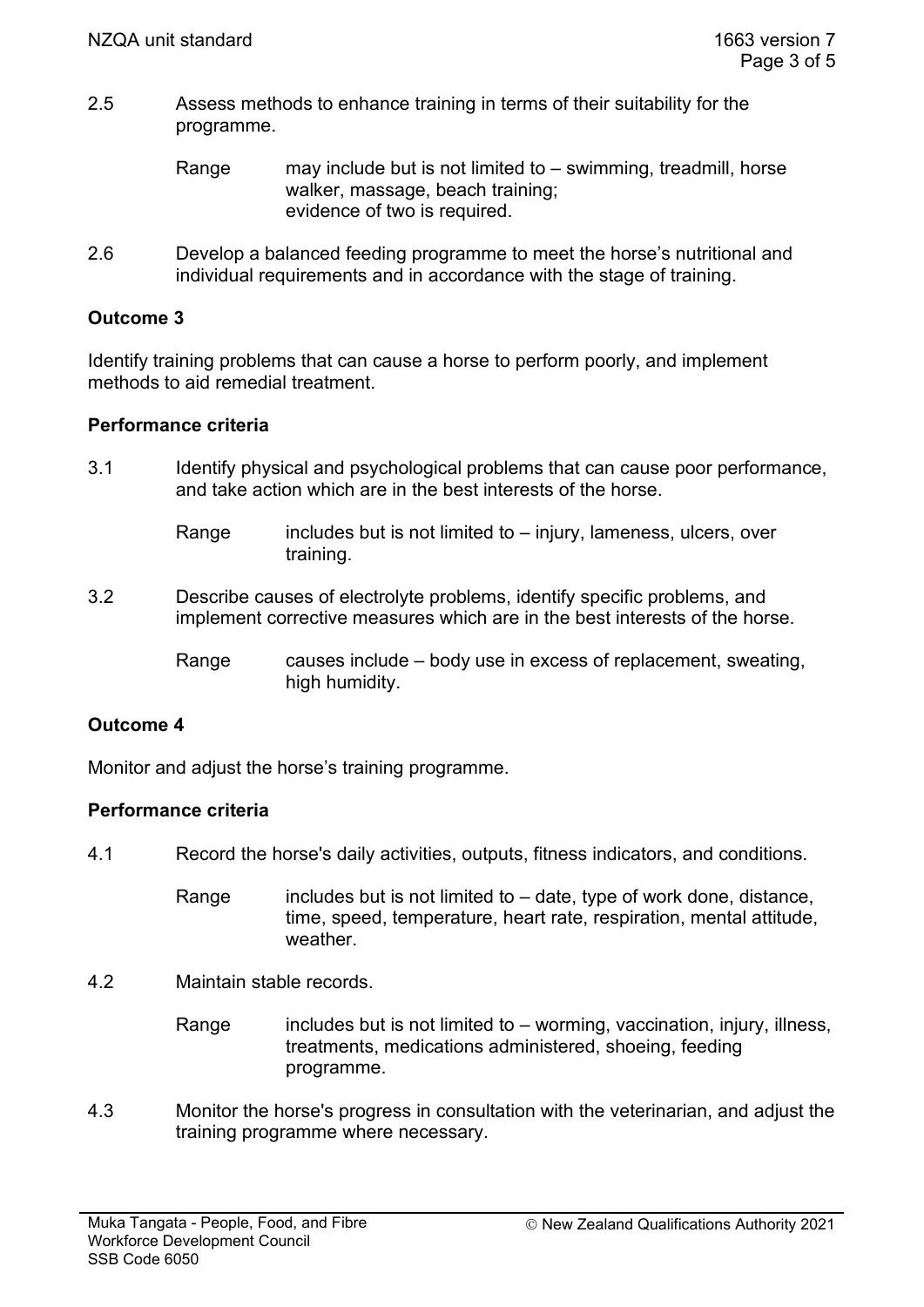- 4.4 Implement aids to treat training related problems which are in the best interests of the horse.
	- Range may include but is not limited to acupuncture, massage, natural therapies; evidence of two is required.
- 4.5 Describe how blood analysis can be used to monitor and adjust the horse's training programme.
	- Range situations where blood tests may be used include but are not limited to – prior to commencing serious work, regularly during training, poor performance, ill health; evidence of two situations is required.

## **Outcome 5**

Describe the causes and treatment of poor performance and maintain and provide records to the veterinarian.

## **Performance criteria**

- 5.1 Describe respiratory problems that can affect a horse's performance in terms of causes and treatments.
	- Range  $\blacksquare$  includes but is not limited to nasal obstruction, soft palate displacement, epiglottic entrapment, roaring, respiratory system infections, viruses, chronic obstructive pulmonary disease (COPD), bleeders, tumours.
- 5.2 Describe circulatory problems that can affect a horse's performance in terms of causes and treatments.
	- Range includes but is not limited to heart murmurs, heart rhythm problems, anaemia.
- 5.3 Maintain a medical history of the poorly performing horse in accordance with veterinary requirements.
	- Range includes but is not limited to  $-$  past problems, drugs administered, response to treatment.
- 5.4 Maintain a management history of the poorly performing horse in accordance with veterinary requirements.

Range feeding programme, changes to routine (feeding, training, competition), stabling, pasture, rate of decline, time first noticed, magnitude of change.